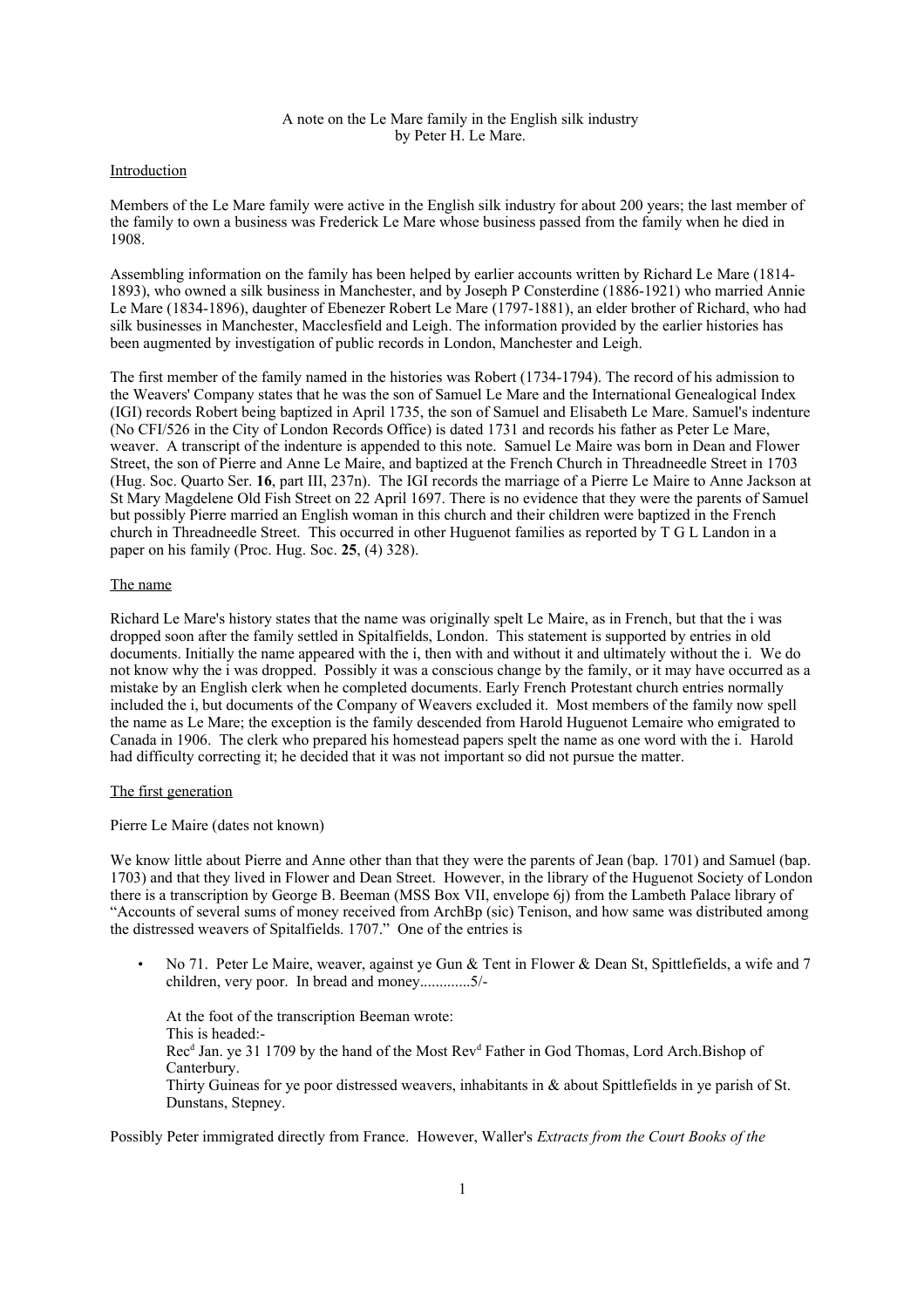*Weavers' Company* (Hug. Soc. Quarto Series **33**) record on p25 "Peter Le Maire, having lived here 15 years and used the weavers trade admitted a foreign master - £5 16 Nov 1668". Also, on p43 "Peter Lemare, who served in Holland, is attested by James Tenell, for. w., and was admitted for. j. 10 May 1675".

Other information, (Huguenot Society Quarto Series **13**), refers to persons named Pierre Le Maire. Firstly, (p185d) a Pierre Le Maire was baptized on 6 December 1674 at the French Church, Threadneedle Street. His parents were Barthelemy Le Maire and Marie Blanchard who were married at Threadneedle Street on 26 December 1670. Barthelemy's parents were Pierre Le Maire and Jeanne Billo, a native of Sedan. Secondly, (p213b) a Pierre Le Maire was baptized at Threadneedle Street on 2 June 1667, the son of Pierre Le Maire and Madelaine Gellée. We do not know which, if any, of these were our ancestors and we do not know when they arrived in England, whether directly from France or via Holland.

## The second generation

Samuel Le Mare (1703-59)

Neither of the family histories recorded the names of generations before Robert (1734-1794) but, as stated above, he is recorded by the International Genealogical Index (IGI) as being baptized at Christ Church Spitalfields in April 1735 the son of Samuel and Elisabeth Le Mare. We have no information on Samuel's elder brother, Jean nor of other children.

Although the family histories do not record Samuel by name, they state that Robert's father married a French woman who had three or four husbands and lived to be 92. We do not know whether her other husbands were before or after Samuel, or both. Samuel had two sons, Samuel and Robert, and two daughters, Anne and Martha. We know only of Robert (1734-1794) in the silk industry.

A transcription of Samuel's indenture is in Appendix II.

## The third generation

## Robert Le Mare (1734-1794)

Robert was admitted to the Freedom of the City of London by Patrimony in the Weavers' Company on 17 Dec 1759. The record of his admission (CFI/855) shows the date of admission, 23 March 1731, of his father, Samuel; 26 is written below the date indicating that Robert was 26 when he applied. This is consistent with Samuel being an ancestor of the present family. Robert's name appears for many years in the Weavers' Company Quarterage reports; in 1793-4 he was Upper Beadle and in 1794-5 recorded "dead". He died at his home in Peter Street, St Botolphs Bishopsgate, having formerly lived in Hunt Street, Mile End New Town.

Robert's will records that his wife's name was Elizabeth; Richard's history records that she was a French woman and that they worshipped at the French Church in Artillery Lane. In his will Robert named his friends Peter Le Mare, mathematical instrument maker of Tooley Street, and Thomas Dunn, weaver of Norton Folgate, as his trustees. I do not know whether Peter Le Mare was related to Robert - the Shorter Oxford English Dictionary records kinsman or near relative as an early meaning of 'friend'. We know little of this Peter Le Mare except that his name appears for many years in the Quarterage Reports. Possibly he was the Peter Le Maire whose indenture (CFI/807) states that he was the son of Peter Le Maire of the parish of St Matthew Bethnal Green, weaver. He was apprenticed to Daniel Hale, citizen and weaver, for seven years from 5 Sept 1748. He was admitted in October 1755. Perhaps he had a mechanical aptitude and moved into mathematical (or as we would say today, scientific) instrument making, possibly after having been involved with the maintenance of looms.

## The fourth generation

Robert (1767-?); Samuel (1770-1840); Joshua (1772-1847); James (1774-1838).

Robert I (1734-94) and Elizabeth had four sons of whom the eldest, Robert II (1767-?), was educated at Christ's Hospital and became a schoolmaster. Nevertheless, he was admitted to the Freedom by patrimony in 1790. He was entered in the Quarterage Reports as a schoolmaster. Robert II married twice, first to Elizabeth Prestage in 1790 and second in 1798 to Mary Garthwaite, whom the IGI records indicate was a relative of Robert (II). The Quarterage Report for 1797-98 gives Robert's address as Great Poultney Street, Soho. We do not know whether Mary was related to Anna Maria Garthwaite (1690-1763), the silk designer, but Mrs Rosemary Weinstein of the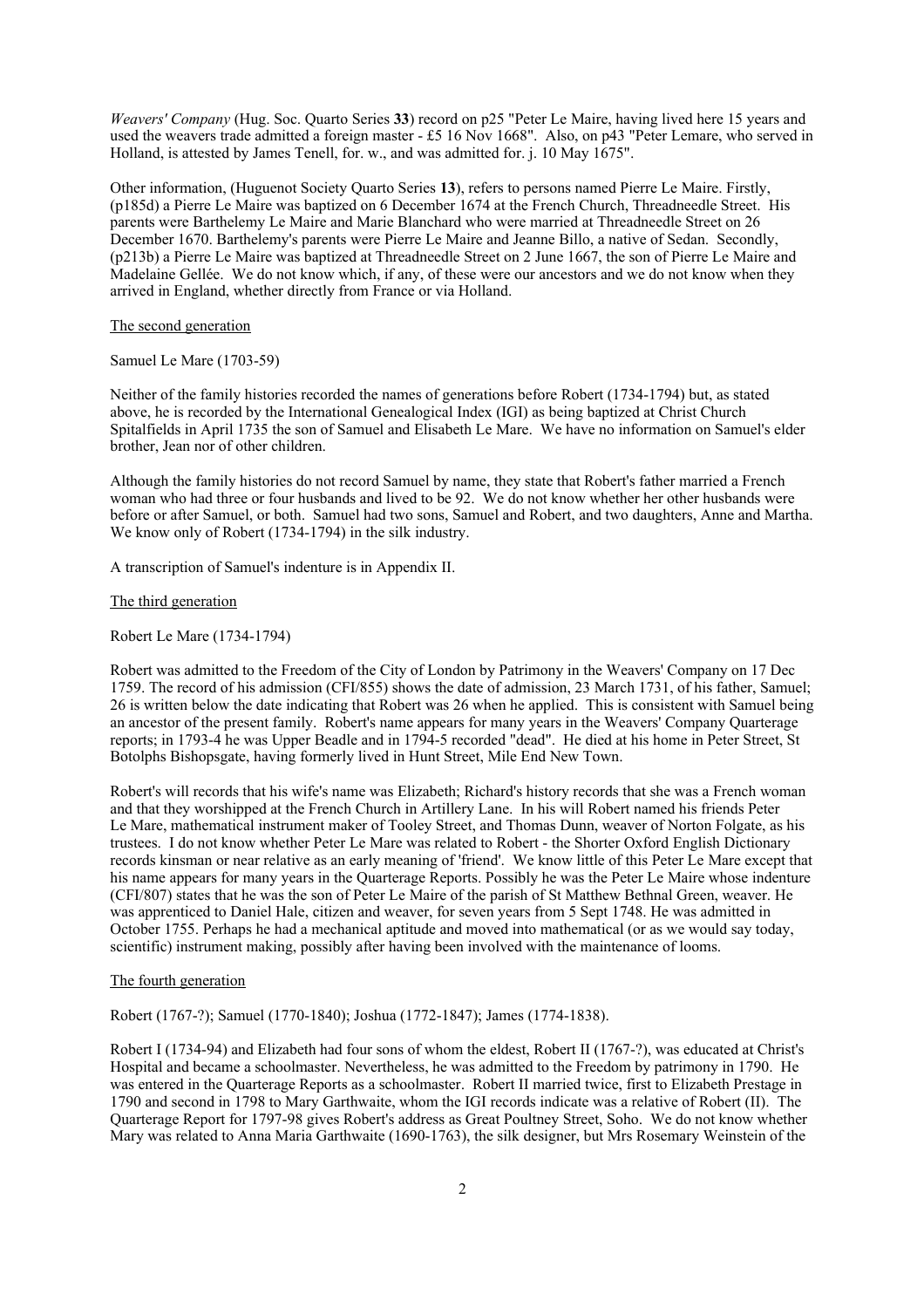Museum of London suggested that possibly Mary was a ward of Anna Maria, who did not marry, or of another member of the family, and took the surname. However, Anna Maria died in 1763 aged 73; it seems unlikely that she would have undertaken to be guardian of Mary shortly before she died. If Mary was in ward much earlier she would have been considerably older than Robert. The IGI indicates that Robert and Mary had a son, Augustus, in 1802.

Samuel (1770-1840), the second son of Robert I was a weaver of Hackney Row. He was admitted to the Weavers' Company in 1791; in 1794-6 he was under beadle and in 1796-8 upper beadle. The Quarterage Report for 1810-11 gives his address as 4 Elder Street and shows he was then still upper beadle. Kent's Post Office Directories for 1810 to 1813 list Le Mare & Co., Harness Makers, of 4 Elder Street, Spitalfields. Harness is the apparatus in a loom by which the sets of warp threads are shifted alternately to form the shed, through which the shuttle passes. Samuel's seventh child, born in 1802, was named Anna Maria, possibly indicating a link with the Garthwaites mentioned above.

The third and fourth sons of Robert (I) and Elizabeth were Joshua (1772-1847) and James (1774-1838). Richard's history records that they, like Samuel were put to silk weaving. However, Pigot & Co's Directory for 1836 records James Le Mare as a shopkeeper in Wick Street Hackney; we have no record of him in the silk industry.



Joshua Le Mare

Richard states in his history that his father, Joshua, told him that his education cost one shilling, for he went to school for only three weeks at four pence per week. Joshua taught himself to read and write. As a lad he was taken from the loom and sent to ork in a haberdashers in the West End of London but after a few years he returned to silk weaving when he met Sarah Easto, whom he later married. To prepare for marriage he worked from 4 in the morning until late at night and so made good wages. Richard reports that for a considerable time he wove white velvet which required very careful and delicate manipulation. Richard described the process thus:

Hand loom velvets are woven by throwing a fine wire with a groove in it across the warp; the wire is woven in to hold it fast and then a sharp instrument is run along the groove, which cuts the silk and this forms the pile. The wire is then liberated and the operation is repeated 40 to 50 times in an inch. This requires great skill, for if the knife should slip out of the groove the warp would be cut out, which would involve serious damage and loss.

Despite earning good wages times were difficult. Provisions were dear because of poor harvests and the duty on imported corn, and the war in France caused increased taxation. Joshua considered leaving silk weaving and taking a job with the East India Company but a friend dissuaded him. Some time later he was offered a post as foreman in the warehouse of an established silk manufacturer at a salary which advanced to £300 p.a. After the death of the head of the concern, Mr Crelland, Joshua established his own silk business at about the time that Richard was born in Blossom Street, Norton Folgate, in 1814. The business was successful and grew rapidly; it continued in London for over forty years and expanded to Manchester.

Joshua married Sarah Easto at St Olave Old Jewry in 1793. They are reported to have had eleven children but we have records of only seven; the other four children may have died in infancy. Three of the sons, Joshua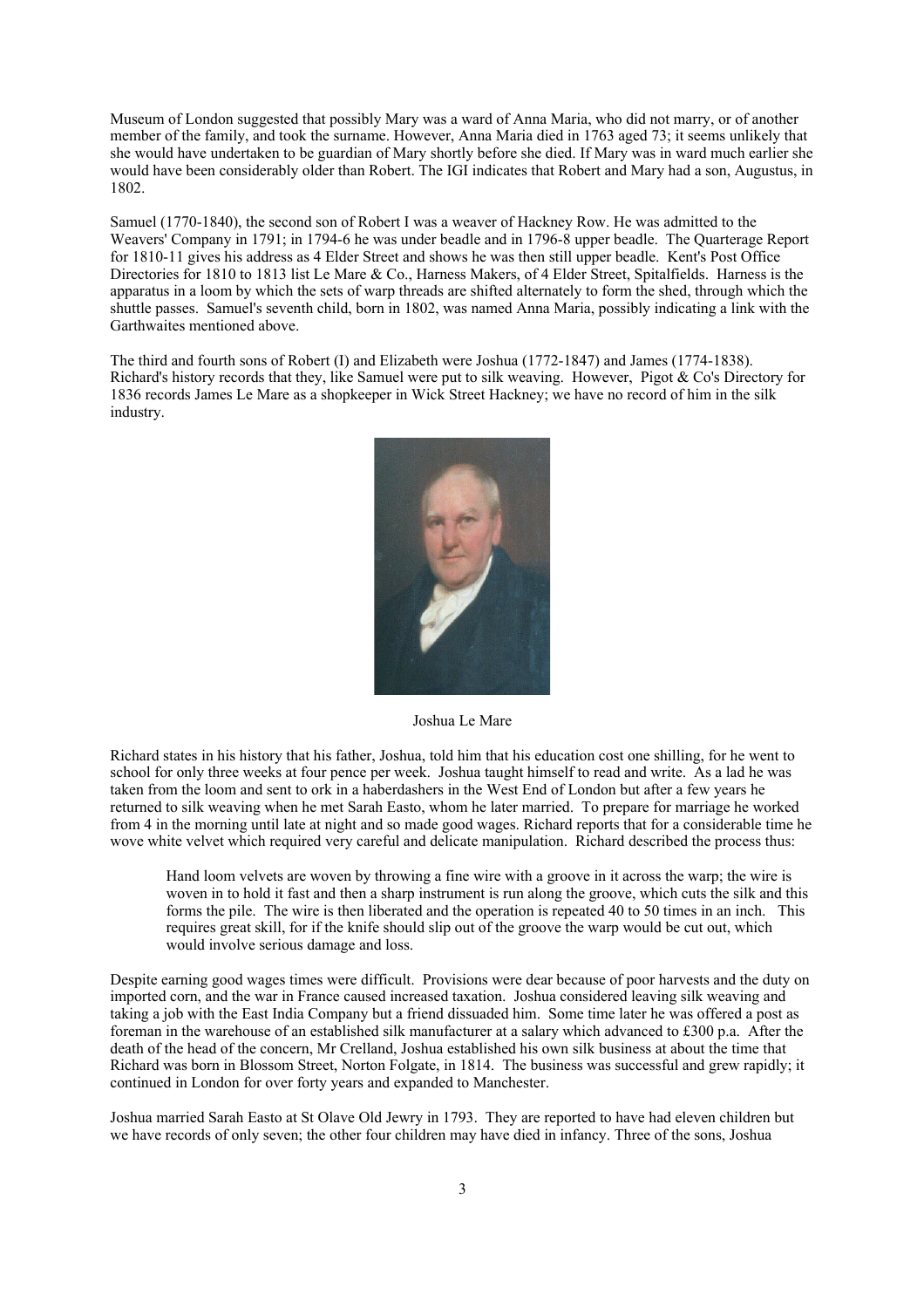Richard, Ebenezer Robert and Richard, went into the silk industry.

Joshua was admitted to the Freedom in 1793. Pigot & Co's Directories for 1817 and 1823 record Joshua Le Mare & Son, Silk Manufacturers, 18 Steward Street. Later Joshua moved to Spital Square; Pigot's Directory for 1836 and other publications give the number as 27, but the family history records 28. Possibly as the business grew Joshua and his family occupied both houses or, perhaps more likely, the family record is wrong. The census of 1841, seen in the Public Records Office, Chancery Lane, does not record a Le Mare living at 27 Spital Square but records Lancaster Richard who witnessed Joshua's will. The census of 1851 records Maria Fox who was Joshua's housekeeper whom he mentioned in his will. In neither census was anyone known to be associated with Le Mares recorded at 28 Spital Square. The family seems, therefore, to have occupied only 27 Spital Square.

The business seems to have been successful and Sir Frank Warner in *The Silk Industry of the United Kingdom* records that Le Mare & Sons of 27 Spital Square exhibited at the Great Exhibition of 1851. The *London Gazette* of 17 October 1851 records that the company won a prize medal for Black and coloured Velvets, Satins, Moiré, and Glacé Silks.

Joshua's will shows that when he died he had premises in Spital Square, a factory and warehouse in Blossom Street, and power looms and other machinery in Manchester. I have a portrait of him, in oils, 90 x 70 cm, in an ornate gilt frame; I do not know the name of the artist. He died at his home in Spital Square in 1847 and was interred in Bunhill Fields but his grave was one of those destroyed by a bomb during the war of 1939-45.

## The fifth generation

Isaac Dunn (1797-1885); John Paul (1804-1858); Josiah Robert (1806-?); Joshua Richard (1796-1864); Ebenezer Robert (1797-1881); Richard (1814-1893).

Three sons of Samuel (1770-1840) were in the silk trade. Records in the Public Records Office and *London Gazette* show that Isaac Le Mare and John Prestage were declared bankrupt in 1828 (N. Rothstein Proc. Hug. Soc. **25**. 440, 446. 1993). Isaac's wife was Lydia Prestage so presumably John Prestage was related. However, Pigot's Directory for 1836 records that Isaac was a galloon and ribbon manufacturer, trading as Le Mare and Gooch in Little Love Lane. Perhaps Gooch assisted Isaac to discharge the bankruptcy. In 1846 the P.O. Directory recorded Isaac D. Le Mare, Galloon manufacturer, 38 Basinghall Street. However, in later directories he was recorded as a shoe mercer and leather merchant, and Harold J Le Mare recorded that Isaac Dunn Le Mare was a wholesale calico merchant and had a warehouse. His brother John Paul is recorded in 1836 and 1846 as a shoe mercer, haberdasher, and button and trimming seller of 108 Houndsditch. Their younger brother, Josiah Robert, was recorded in Pigot's Directory for 1836 as a cane spreader of Green Street, Globe Fields. Warner (*The Silk Industry of the United Kingdom*) describes beaming or cane spreading as the transfer of the warp from the warping mill to the back roller of the loom; work requiring great care and exactitude.

Galloon is a narrow close woven ribbon or braid used for trimming clothes and shoes. It seems that as this trade diminished Isaac and his brother extended their businesses to include other products. We have no records of any of the sons of these brothers being employed in businesses concerned with silk.

The sons of Joshua maintained his success in the silk industry. His eldest son, Joshua Richard (1796-1864) entered the business after some elementary education and was sent to an evening school. He was admitted to the Freedom in 1819, by patrimony. The second child, Ebenezer Robert (1797-1881) received his education at a school in Devonshire Street, Bishopsgate. Initially he worked in a bank in Guildford but when he married in 1823 he entered the family business and lived in the family house in Steward Street, his father and mother moving to a house at Kingsland.

In 1829 Ebenezer Robert moved to Manchester to establish a silk business there. The London Gazette of 1 September 1829 announced the dissolution by mutual consent of the partnership of Joshua, Joshua Richard and Ebenezer Robert Le Mare (see appendix III). Joshua Richard continued the business of Joshua Le Mare and Sons in Spitalfields; his brother Richard (1814-1893) having joined the business in 1827 when he left school. Richard was admitted to the Freedom in 1835, when he reached the age of 21. I have the certificate of his Freedom.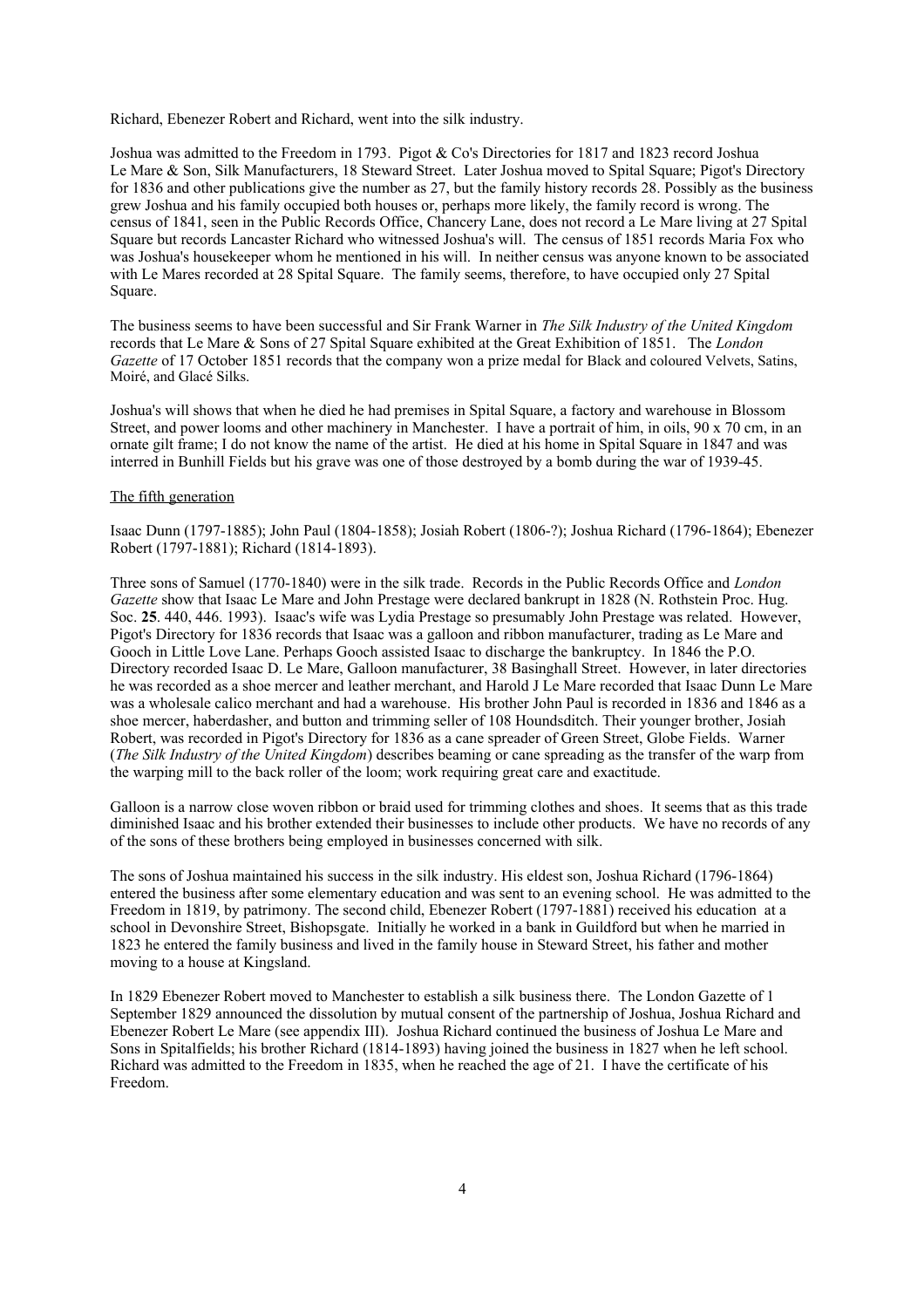

Ebenezer Robert Le Mare

In 1840 Joshua Richard visited his brother Ebenezer Robert in Manchester and was so impressed with the activity and extent of the opportunities there that he advised that the family should open a warehouse. This was agreed and in November that year Richard with his wife and family went to Manchester. The address of the warehouse is recorded as York Street and Spring Gardens; possibly it was at the junction of these two streets.

Joshua Richard maintained the business in Spital Square, and probably supplied the Manchester warehouse from there. Warner in *The Silk Industry* states that in about 1860 J R Le Mare & Sons "attempted to start a factory at Dover for the manufacture of velvets but found that a military town was not suitable". This seems to be the last reference to the company in London and the south of England. Joshua Richard died at Melbourne Terrace, Seven Sisters Road, in 1864.

Richard gives little information in his history about his own activities in the business but one of his sons



Richard Le Mare

Ebenezer (1848-1939) recalled, in an autobiographical newspaper article (*Fleetwood Chronicle, Fylde News and Advertiser*, Friday 9 Sept 1932) his pleasure at hearing that his father's firm, J Le Mare & Sons, had won a prize for silk at the London International Exhibition of 1862.

The businesses in Manchester flourished. Ebenezer Robert opened a mill at Bedford, near Leigh in 1839; in 1858 a mill was commenced in Brewery Lane. However, Alan Dutton states in *The End of and Era – a history of Bedford Church Primary School* that Richard Le Mare opened the mill in Brewery Lane, Bedford and that in its heyday it employed 1000 people. Although Ebenezer Robert may have opened the mill Richard certainly managed it for a time. A throwing mill (where raw silk was twisted into threads) was opened in Macclesfield; and he was in partnership with a Mr Symonds in a print works at Handforth, Cheshire. He left the partnership Symonds, Cunliffe &Co. in July 1851 (*London Gazette*). At various times Ebenezer Robert was in partnership with others. The *London Gazette* reported the dissolution of the partnership with James Cummings in May 1830, and that with J.E. Lane in November 1850.

Warner (*op.cit*.) records that Ebenezer Robert was one of 27 signatories to a Memorial to Benjamin Disraeli,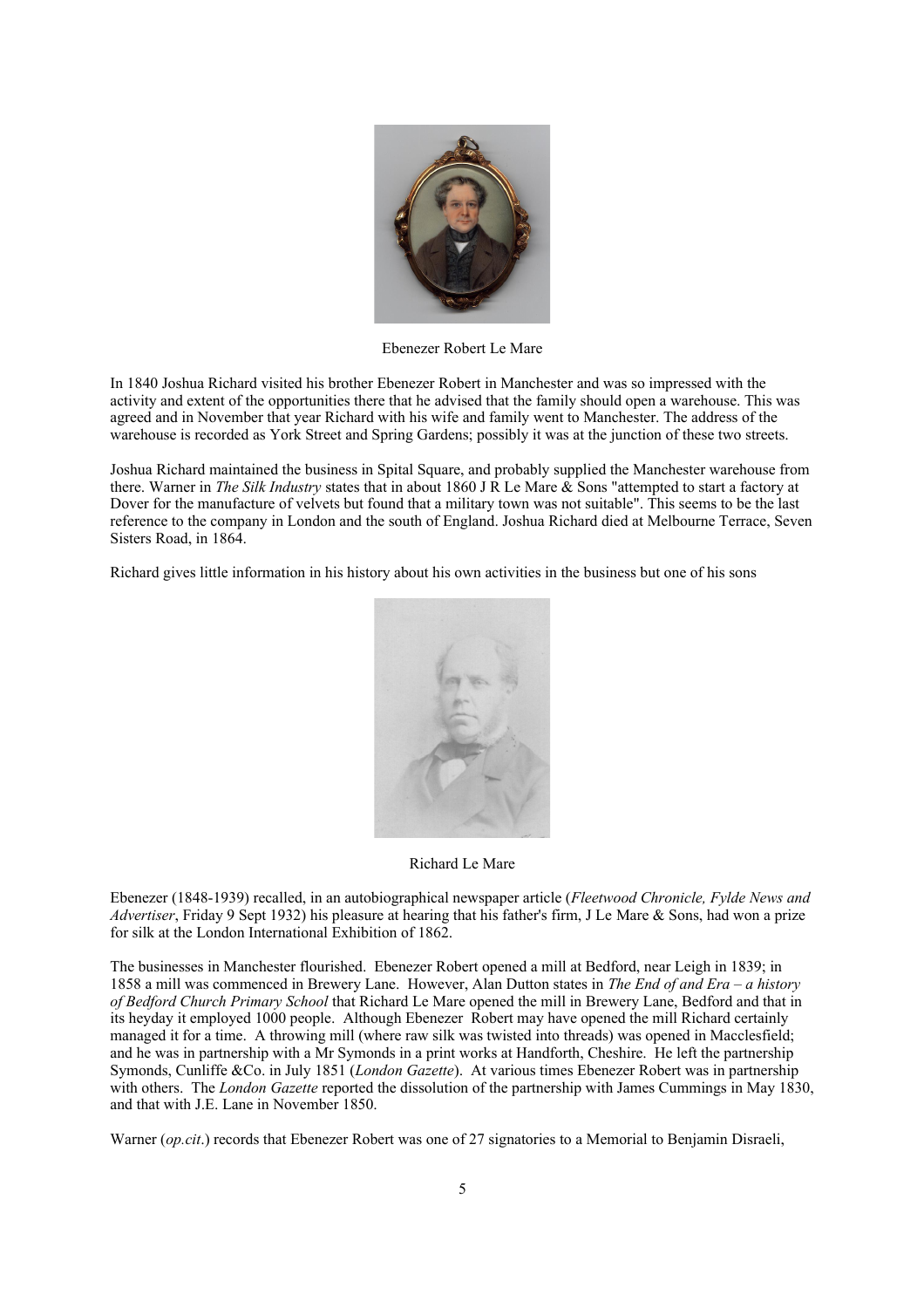Chancellor of the Exchequer, dated 10 Nov 1852. The memorial drew attention to the depressed state of the trade in broad silks, which they manufactured. They considered that the depression was attributable to the limited foreign demand for their goods and that this was caused by the protective duty imposed on foreign goods, which created the impression in world markets that England was unable to compete with continental manufacturers, so that the trade was almost entirely in the hands of Swiss and French competitors. The signatories called for the immediate repeal of the duty. Four manufacturers did not sign. One, John Morley, said he declined to sign his own death warrant. At the time that Warner wrote (about 1920) only Morley's business survived and was carried on at Patricroft by Messrs Robinson and Millington.

Ebenezer Robert was active in Manchester society. He was Justice of the Peace; a member of many church societies, and treasurer and later vice-president of Manchester Royal Infirmary.

#### The sixth generation

Samuel (1839-1925); Alfred (1843-1917); Frederick (1853-1908)

Ebenezer Robert had two sons, neither of whom went into the business. One died of scarlet fever at Rossall School; the other, also educated at Rossall, was in the paper trade and for a time lived in Tokyo.

Both Samuel and Frederick joined the family business. Frederick went to the mill at Leigh in 1870 and remained there until he died in 1908 when the business passed out of the family. Samuel seems to have maintained the Manchester part of the business in partnership with Mr George Griffin of St Paul's Churchyard, London, until he moved to Sherborne, Dorset, where the silk business of Messrs Willmott had closed in 1887 but was reopened within a few months by the Rev. Joseph Ogle, Samuel's brother-in-law. Ogle invited Samuel to manage the mill and the Sherborne Museum records that "Only a decade passed before Sherborne became renowned worldwide ... and an order was received for flowered silk for Queen Victoria's diamond jubilee".





Alfred Frederick

My grandfather Alfred, was employed in the business for about twenty years. When he was 17 he was employed as a warehouseman and, from census records seems to have remained in this position until about 1881 when the census records him as Agent (silk). The Manchester Rate Books for 1876 record him as a silk manufacturer living at 12 Plymouth Square , a house owned by a Thomas Broadbent. In 1891 he was a cashier and later company secretary with O'Hanlon & Co., Ltd, described as upholsterers and warehousemen. Alfred seems to have left the family business at about the time Samuel moved to Sherborne.

## Conclusion

Although the contribution of the Le Mare family to the English silk industry was small compared with some other Huguenot families it grew successfully during 200 years. The family demonstrated many of the characteristics of Huguenot immigrants who arrived in England with little but their religious faith and determination to make an honest and successful living. At times the family was affected by the problems which threatened the silk industry as a whole. The sons of Joshua met these by moving out of London to Manchester and neighbouring towns. The sons of his brothers remained in London where their smaller businesses declined so they moved into other activities, before their cousins and nephews in the north-west of England left the silk industry.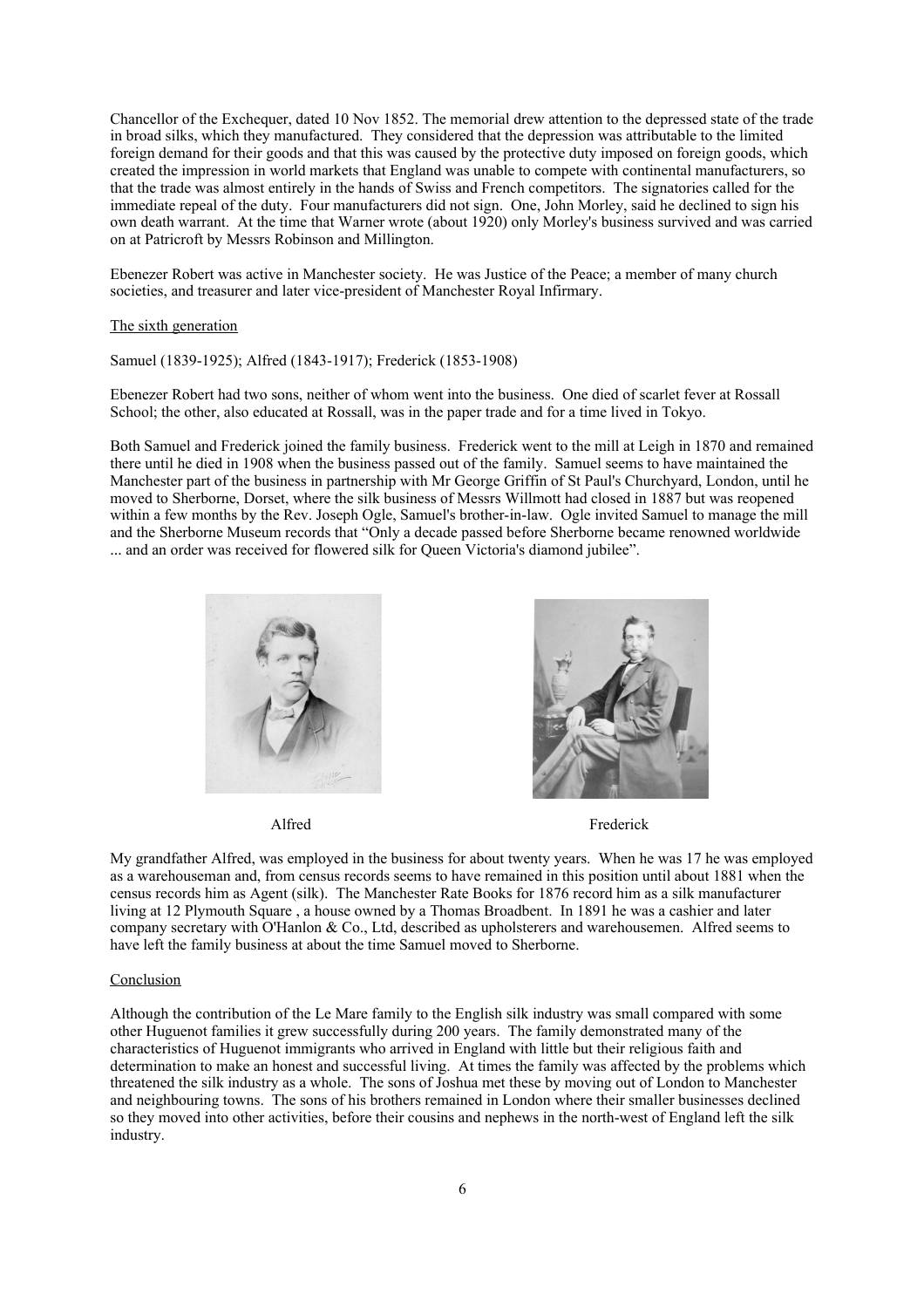• This note is a revision of one that was published in *Huguenot Families* Number 5, September 2001 (London: The Huguenot Society of Great Britain & Ireland)



*Appendix I*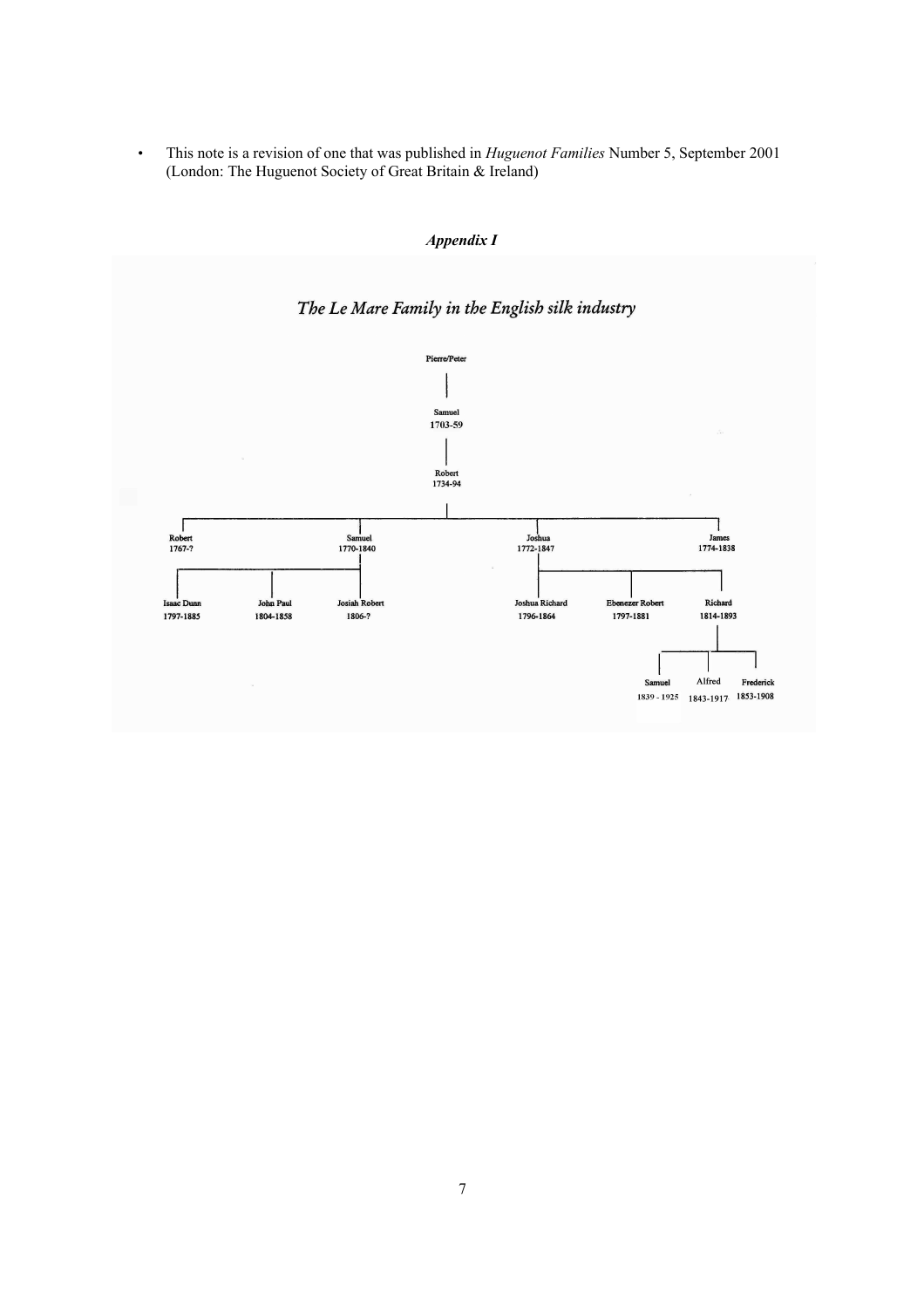## *Appendix II*

## *Indenture of Samuel Le Mare (1703-1759)*

This indenture witnesseth, That Samuoll Le Mare, Son of Peter Le Mare Spittle fields weaver doth put himself Apprentice to John Bennet, citizen and weaver of London and with him (after the manner of an Apprentice) to serve from the Day of the Date hereof, unto the full End and Term of Seven Years, from thence next following, to be fully compleat and ended. During which Term, the said Apprentice his said Master faithfully shall serve, his Secrets keep, his lawful commandments every where gladly do. He shall do no damage to his paid Master, nor fee it to be done of others, but that he to his power shall lett, or forthwith give warning to his said Master of the same. He shall not waste the Goods of his said Master, nor lend them unlawfully to any. He shall not commit Fornication, nor contract Matrimony within the said Term. He shall not play at Cards, Dice, Tables, or any other unlawful Games, whereby his Master may have any loss. With his own Goods or others, during the said Term, without Licence of his said Master, he shall neither buy nor sell. He shall not haunt Taverns or Play-houses, or absent himself from his said Master's Service Day or Night unlawfully But in all things as a faithful Apprentice he shall behave himself towards his said Master, and all his, during the said Term. And the said Master

—his said Apprentice, in the same Art which he useth, by the best means that he can, shall teach and instruct, or cause to be taught and instructed, finding unto his said Apprentice Meat, Drink, Apparel, Lodging, and all other Necessaries, according to the Custom of the City of London, during the said Term. And for the true Performance of all and every said Covenants and Agreements, either of the said Parties bindeth himself unto the other by these Presents. In Witness whereof, the Parties above named to these Indentures interchangeably have put their Hands and Seals, the xviii Day of January Anno Dom. 1719 and in the Sixth Year of the Reign of our Sovereign Lord George, King of Great Britain, &c.

 $\mathcal{L}=\mathcal{L}^{\mathcal{L}}$ 

 $\overline{\phantom{a}}$  , and the contract of the contract of the contract of the contract of the contract of the contract of the contract of the contract of the contract of the contract of the contract of the contract of the contrac

[three stamps of VI pence each] The Mark of

Samll Le Mare

On the reverse side:

p Jas Dandy Weaver 21 March 1731 Sam<sup>II</sup> Wright Warden.

Note by PHL

21 March 1731 was presumably the date of Samuel's admission to the Weavers' Company. Until 1752 the year ended in March.

Having been apprenticed on 18 January 1719 he thus served twelve years apprenticeship, or there was a period after completion before being admitted to the Weavers' Company.

The Indenture is in the Corporation of London Record Office file CFI/526.

Samuel's admission to the Weaver's Company also admitted him to the Freedom of the City of London (See Vivienne E. Aldous: *The Archives of the Freedom of the City of London 1681-1915* – Genealogists' Magazine **23** (4) 255-266, 1989). Descendants of Samuel who were Freemen were admitted by patrimony.